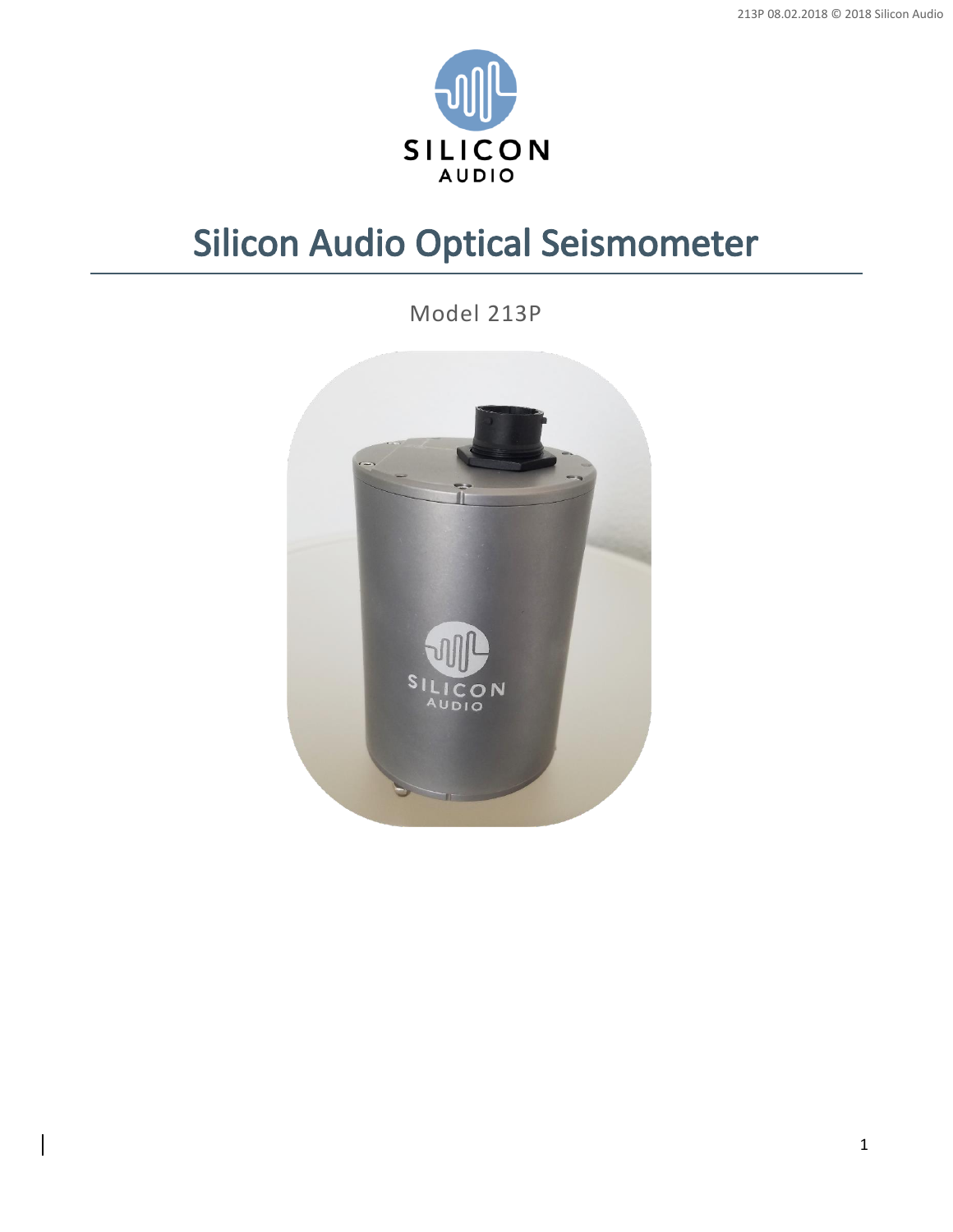

# **Contents**

 $\overline{\phantom{a}}$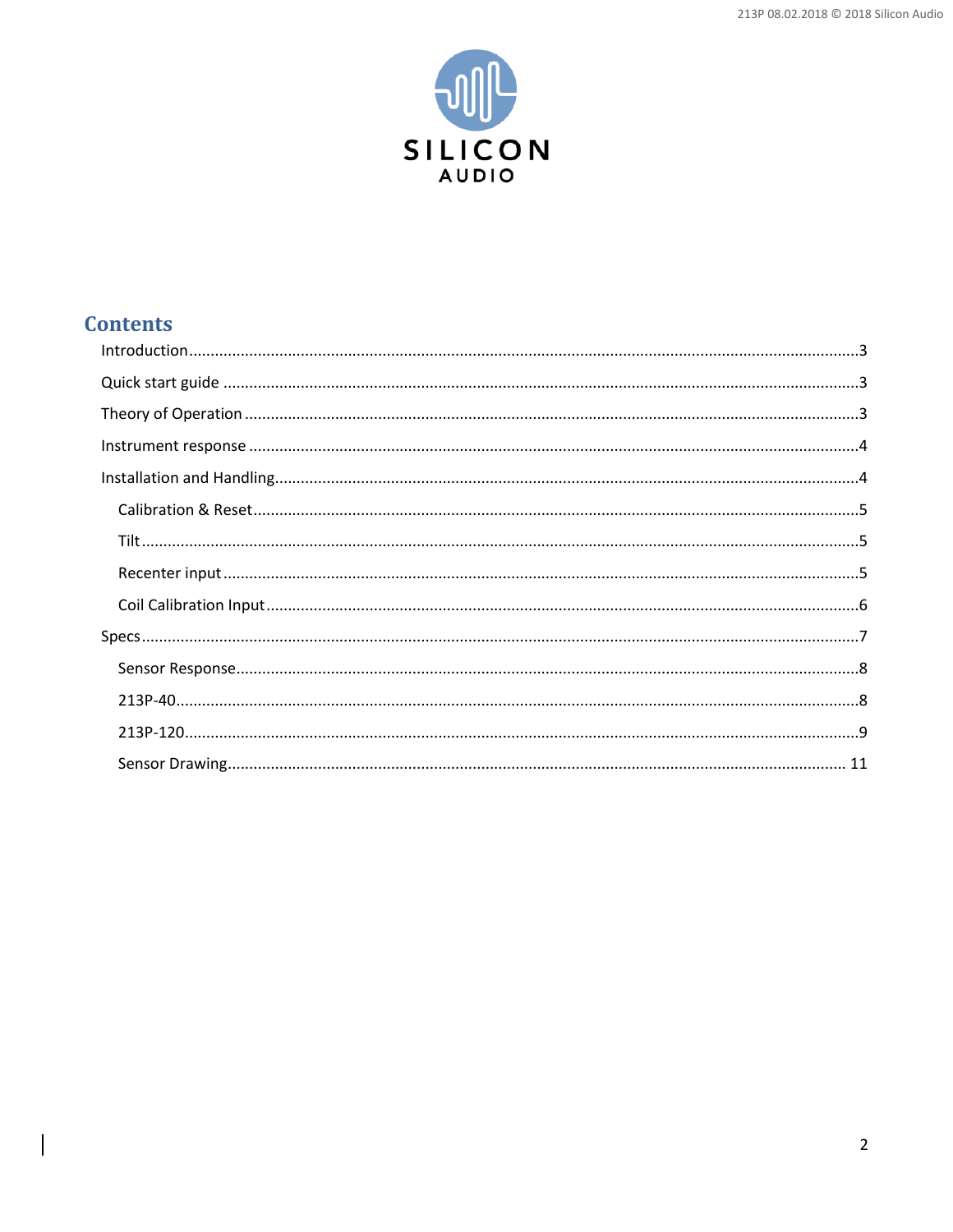

## <span id="page-2-0"></span>Introduction

The Silicon Audio Optical Seismometer is a low noise force-balanced seismometer offering a flat velocity response from 0.005Hz to 80Hz in a rugged design which is free of mass locking. The post-hole packaging of the sensor is available in water resistant (IP68) enclosure designed for direct burial. These features, combined with its small size, make it an ideal replacement for geophones and traditional force balanced seismometers in applications where both performance and ruggedness are required.

# <span id="page-2-1"></span>Quick start guide

Silicon Audio recommends the user familiarize themselves with the sensor operation using an evaluation setup described in the following section. Quick start instructions are provided in the table below for reference.

- Connect cable to sensor
- Install securely with attention to insulation and cable routing
- Plug into digitizer to power sensor
- After about 30 seconds the first channel will calibrate and start operating
- After about 5 seconds the next channel will calibrate and start operating
- After about 5 seconds the final channel will calibrate and start operating
- You will see a settling tail for each of the channels until the temperature is stabilized

# <span id="page-2-2"></span>Theory of Operation



**Figure 1: Simplified Model**

The Silicon Audio 213P is a seismometer based around a very sensitive optical interferometric displacement sensor. It utilizes a proof mass similar to a traditional exploration geophone but replaces the induction output with a high-performance coil actuator to make a force balanced seismometer.

The sensor uses both the optical and mechanical systems to calibrate to the operating environment. The 213P will adjust its parameters to allow for large tilt ranges as well as various temperatures. The self-calibration feature allows the sensor to perform consistently in a variety of environments.

One feature of the optical sensor is the clipping point of the sensor is electrical instead of mechanical. If the sensor outputs a signal larger than the max level the sensor detects this and shuts down the output. It will then recalibrate and resume normal operation about 1 second later.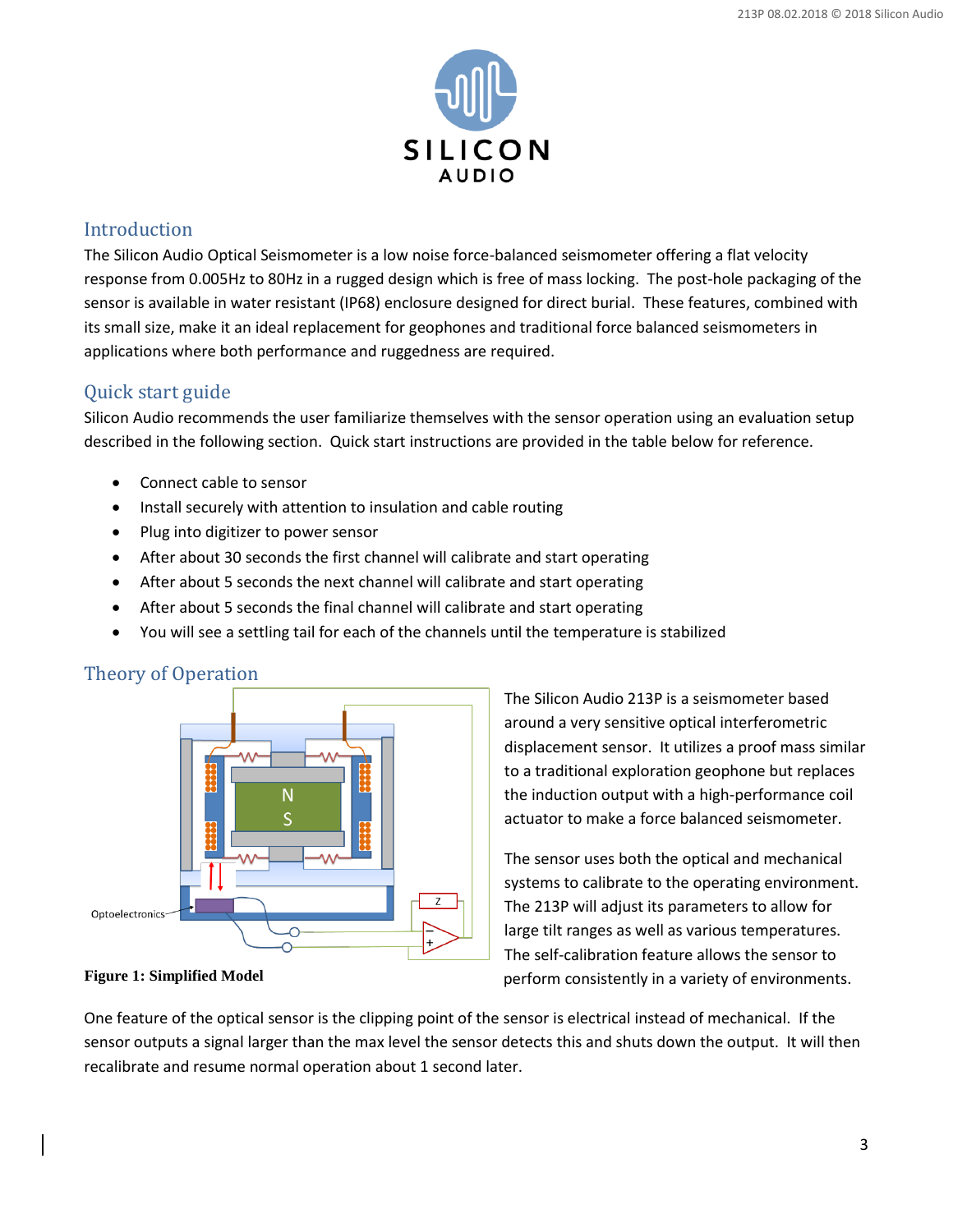

## <span id="page-3-0"></span>Instrument response



The in-band instrument response is determined by the feedback network. The feedback network includes a high frequency proportional control, and a high pass filter to make the output flat to velocity over the pass band.

The simplified output response in velocity is given by the below equation. The other poles and zeros are above 500 Hz.

 $H(s)$  = Sensitivity \* Normalization \* s \* (s+ HF<sub>c</sub>)

 $(s+ LC_1) * (s+ LC_2)$ 

#### **Figure 2: Block Diagram**

 $HF<sub>c</sub>$  is the high frequency corner established by the feedback network. LC<sub>1</sub> is the low frequency corner established by the feedback network.  $LC_2$  is the lower frequency corner set by the integrator. These are both single pole filters, so the low frequency damping is 0.7.

# <span id="page-3-1"></span>Installation and Handling

The 213P sensor is free of any mass-locking mechanisms. For optimal ruggedness, the sensors should be transported in the powered off state.

The posthole package is watertight and designed for direct burial. When unpacking the sensor and getting ready to install the unit, connect the cable after you remove the sensor from the case to minimize contamination of the connector pins.

The cable is flexible to minimize forces on the sensor that will disturb the installation.

Place sensor in its final position before powering up. Alternately, power cycle the sensor once the installation is complete to allow the sensor to recalibrate in place.

Before power is applied to the sensor, ensure that all other connections have been made. This guards not only against electrical inrush but also mitigates against the influence of excessive disturbance during the startup sequence which may interfere with sensor calibration. Once the sensor is powered on, a calibration sequence is automatically carried out before normal output begins.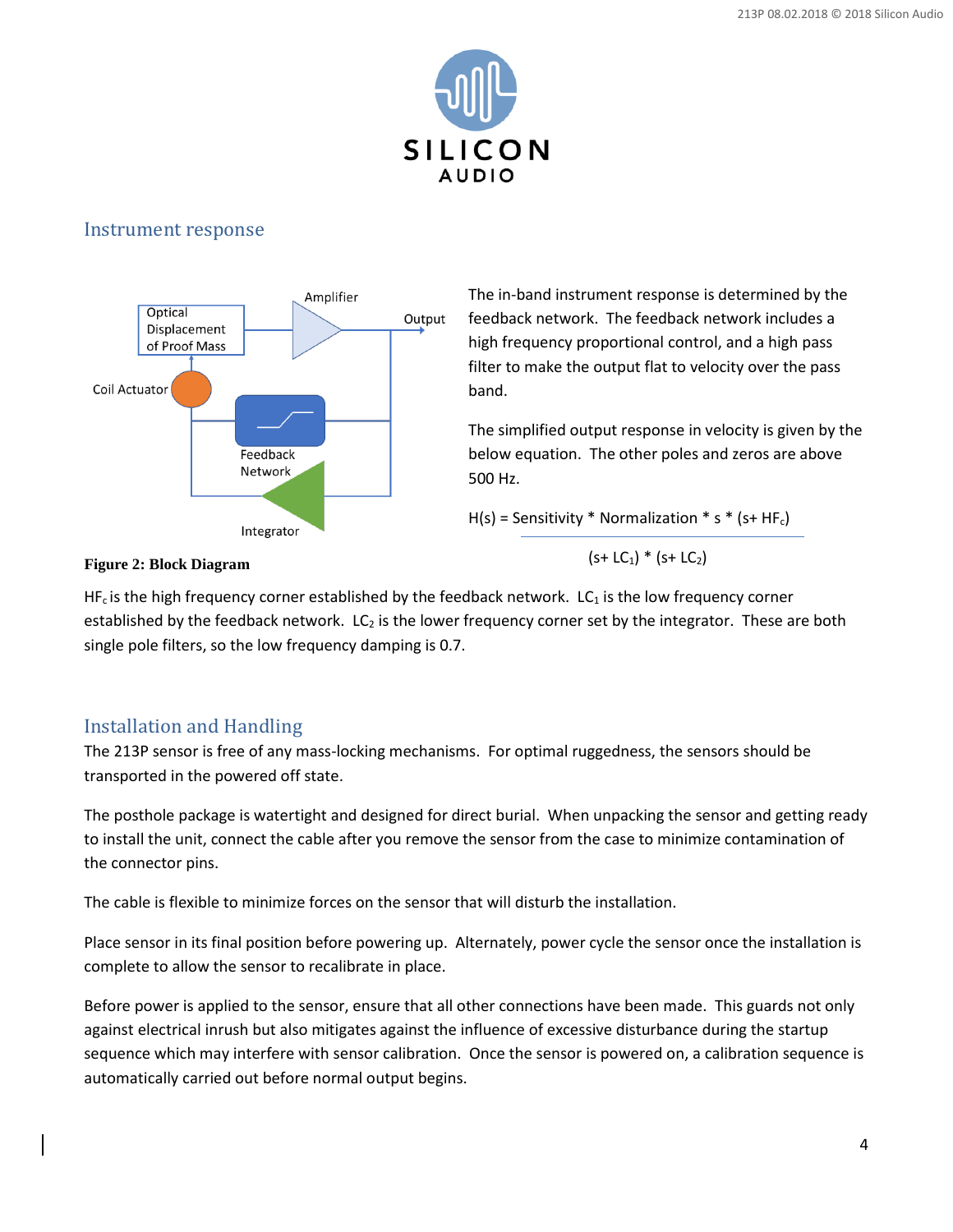

#### <span id="page-4-0"></span>Calibration & Reset

Calibration occurs during the sensor's startup sequence although calibration events may also be issued directly via the mass recenter logic line. In addition to setting the sensitivity of the sensor, the calibration routine also removes the DC component of acceleration due to gravity. The length of the start-up calibration has an extra delay (approximately 30 seconds) to allow the power supplies to settle before the sensor calibrates. A decaying offset marks the start of normal operation.

In the event that operating conditions are exceeded, the sensor automatically issue a reset command which returns the sensor to its preferred operating point. The automatic reset algorithm is controlled by firmware and lasts approximately 1 second depending on ambient vibration amplitude. Excessive temperature drift is one example where the sensor may automatically issue a reset sequence. Temperature drift at the output of the SA sensor prototype is filtered out so that the DC component of the sensor remains at 0V. In the event that the temperature drift threshold is reached, a reset command is issued. A complete list of reset conditions are listed in the below table.

|  | Table 1. Reset events controlled by sensor logic |  |  |
|--|--------------------------------------------------|--|--|
|  |                                                  |  |  |

| <b>Reset Event</b> |                          | <b>Logic Trigger</b>                                     | <b>Output Pulses</b> |
|--------------------|--------------------------|----------------------------------------------------------|----------------------|
|                    | <b>Startup Reset</b>     | <b>Completion of Calibration Sequence</b>                |                      |
|                    | Overload Reset           | Output voltage exceeding 30V peak                        |                      |
| 3.                 | <b>Temperature Reset</b> | Too large a change in temperature since last calibration |                      |
| 4.                 | Offset Drift Reset       | Drift correction circuit exceed set-point threshold      |                      |
|                    | <b>Commanded Reset</b>   | ReCenter Logic line toggled                              |                      |

Each of these reset events has a separate code that the sensor inserts into the output to indicate the reason for the recalibration. If there is an overscale event were the sensor clips, you will see a single positive pulse after the recalibration.

#### <span id="page-4-1"></span>**Tilt**

The 213P has a tilt tolerance of +/-15degrees while the instrument is installed and calibrated. Once in operation, much smaller tilts can cause the instrument to overscale. If the instrument overscales, it will recalibrate for this new tilt. This allows the instrument to recover in situations where there is slow shifting.

#### <span id="page-4-2"></span>Recenter input

There is a logic input that allows a user to remotely call a sensor calibration. A voltage lower than 2 V on this line causes the sensor to recalibrate. This is often hooked to the digitizer mass recenter logic line. While the Silicon Audio seismometer does not have a traditional recentering motor, this command is functionally equivalent. There are no mass position outputs available from the instrument.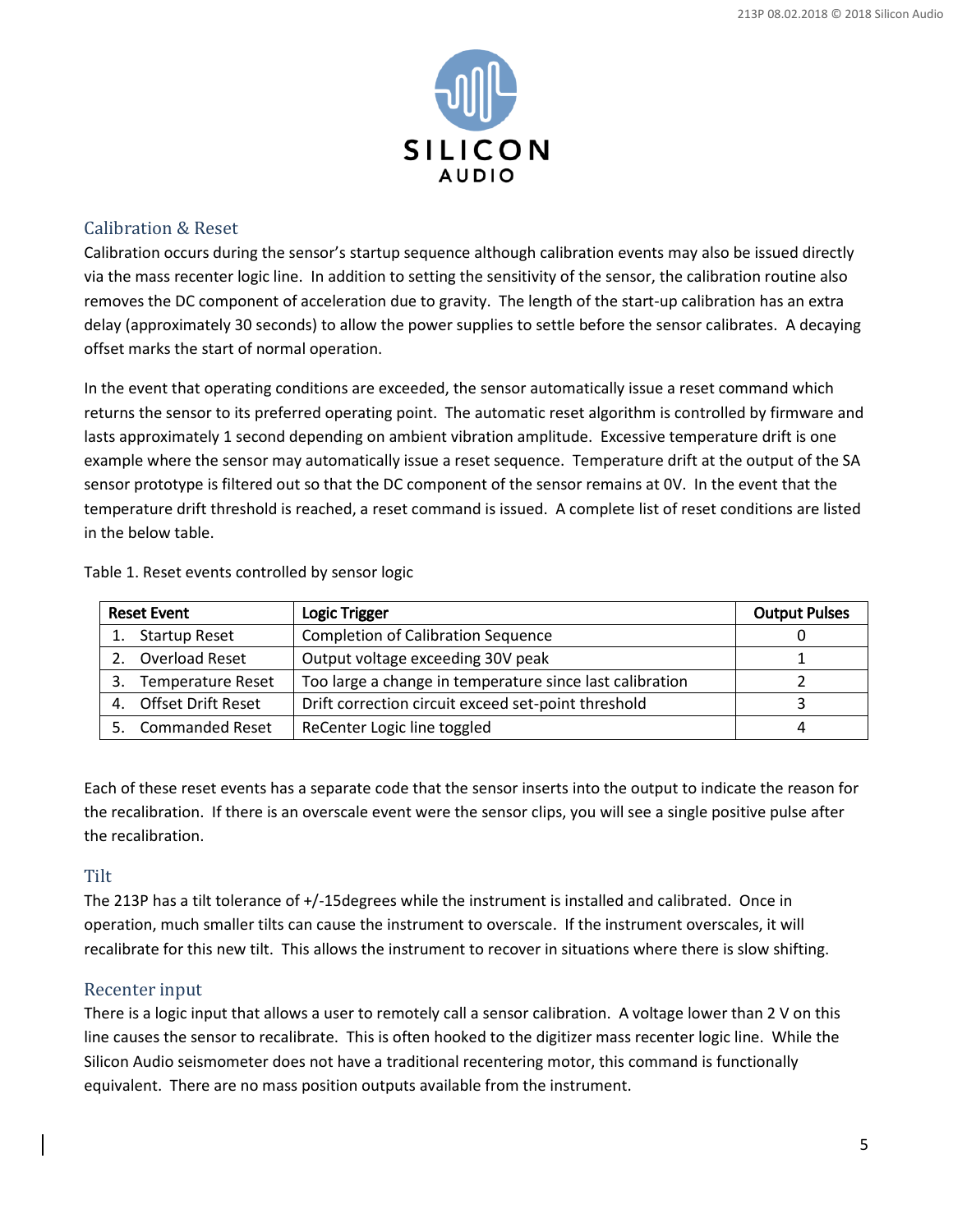

### <span id="page-5-0"></span>Coil Calibration Input

There is also a calibration input available. These signals can be hooked up to a digitizers calibration logic line and signal outputs.

Holding the calibration enable signal below 2V puts the sensor in coil calibration mode. While in calibration mode, any signals on the calibration signal line are fed into the sensor calibration coil.

Putting a signal directly onto the calibration coil is the equivalent to input ground acceleration. To reference this input to velocity we have put a high pass filter in series with the input calibration coil. You can see the equivalent input circuit i[n Figure 3:](#page-5-1)  [DAS coil input circuit.](#page-5-1)

The nominal coil constant for the sensors is listed with the response. (nominally 58.8 mV/V for 213P-40s) **Figure 3: DAS coil input circuit**



<span id="page-5-1"></span>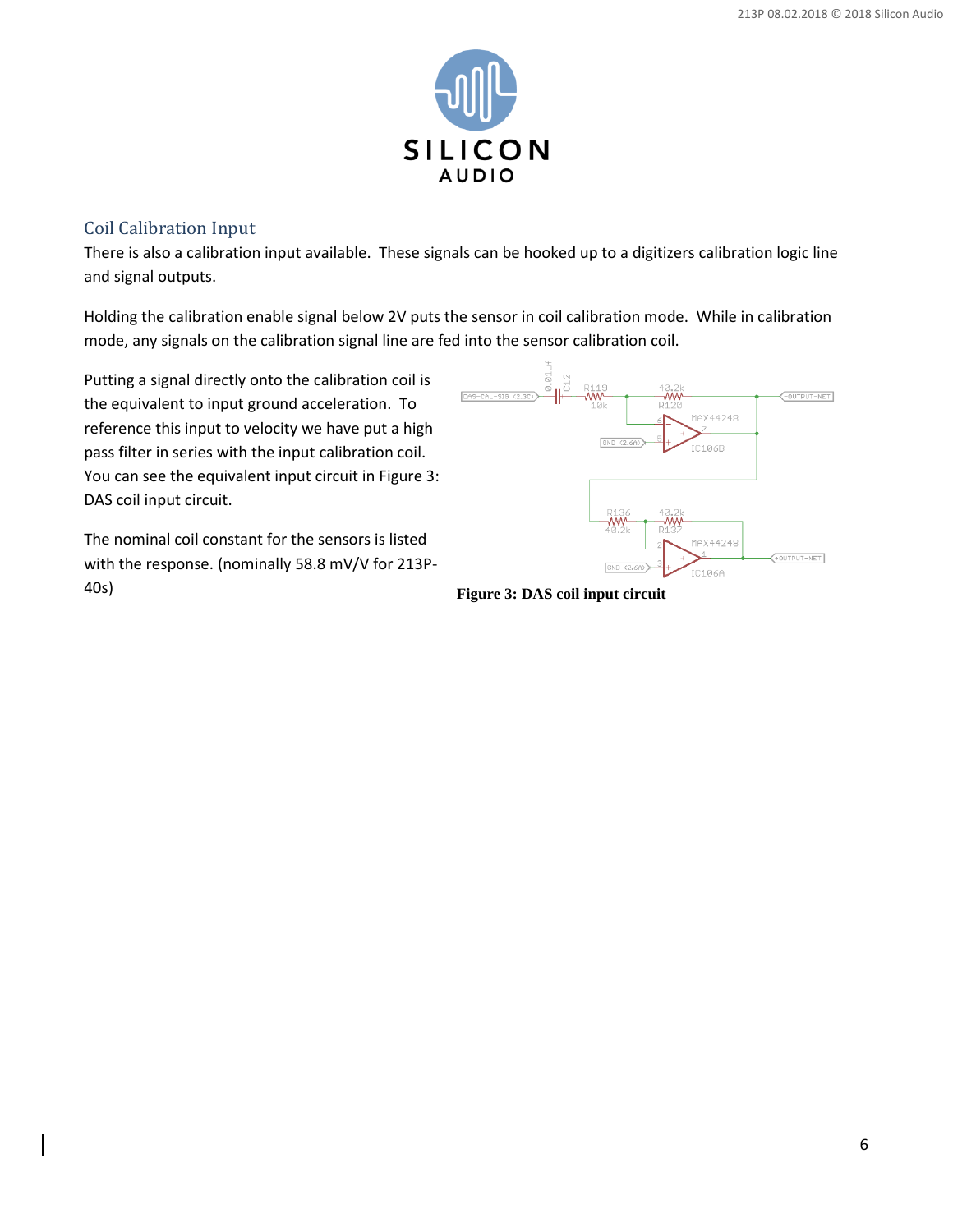

# <span id="page-6-0"></span>Specs



| Dynamic Range Window<br>1000000<br>Sensor Self Noise [ng/vHz]<br>100000<br>10000<br>1000<br>100<br>10<br>$\mathbf{1}$<br>0.1<br>0.01<br>0.01 | 1000000<br>100000<br>Clip Level [ng (pk)]<br>10000<br>1000<br>100<br>10<br>0.1<br>0.01<br>0.1<br>10<br>100<br>$\mathbf{1}$<br>Frequency (Hz) |  |  |
|----------------------------------------------------------------------------------------------------------------------------------------------|----------------------------------------------------------------------------------------------------------------------------------------------|--|--|
| <b>SENSOR PERFORMANCE</b>                                                                                                                    | 213P                                                                                                                                         |  |  |
| Passband (flat to velocity)                                                                                                                  | 213P-40 $0.025$ Hz - 90 Hz (-3db / +3db)<br>213P-120 0.008 Hz - 60 Hz (-3db / +3db)                                                          |  |  |
|                                                                                                                                              | 0.5ng/VHz [@ 10Hz]                                                                                                                           |  |  |
| <b>Noise</b>                                                                                                                                 | 0.8ng/VHz [@ 1Hz]                                                                                                                            |  |  |
|                                                                                                                                              | 3ng/vHz [@ 0.1Hz]                                                                                                                            |  |  |
|                                                                                                                                              | 10ng/VHz [@ 0.01Hz]<br>$±0.040$ m/s                                                                                                          |  |  |
| <b>Clip Level</b>                                                                                                                            | >154dB @ 1Hz over 1Hz BW                                                                                                                     |  |  |
| <b>Dynamic Range</b><br>Sensitivity (custom settings available)                                                                              | 750 V/m/s                                                                                                                                    |  |  |
| <b>Max Vout</b>                                                                                                                              | 60V pk-pk                                                                                                                                    |  |  |
| <b>Tilt tolerance</b>                                                                                                                        | ±15°                                                                                                                                         |  |  |
| <b>Distortion</b>                                                                                                                            | <0.03% @ 12Hz and 0.7in/s p-p                                                                                                                |  |  |
|                                                                                                                                              | <b>POWER</b>                                                                                                                                 |  |  |
| Power                                                                                                                                        | 150mW                                                                                                                                        |  |  |
| <b>Supply Voltage</b>                                                                                                                        | 6-24V DC                                                                                                                                     |  |  |
|                                                                                                                                              | <b>HANDLING</b>                                                                                                                              |  |  |
| <b>Transport</b>                                                                                                                             | No mass lock required for transport                                                                                                          |  |  |
| <b>Shock tolerance</b>                                                                                                                       | >1500g (0.5ms 1/2 sine)                                                                                                                      |  |  |
| <b>Operating Temperature</b>                                                                                                                 | -30°C to 75°C                                                                                                                                |  |  |
|                                                                                                                                              | <b>GENERAL</b>                                                                                                                               |  |  |
| <b>Dimensions</b>                                                                                                                            | 3.24"Diameter x 4.7"Length posthole 3 component package                                                                                      |  |  |
| Configuration                                                                                                                                | 3-axis                                                                                                                                       |  |  |
| <b>Sensing Method</b>                                                                                                                        | Force balance with interferometric transducer                                                                                                |  |  |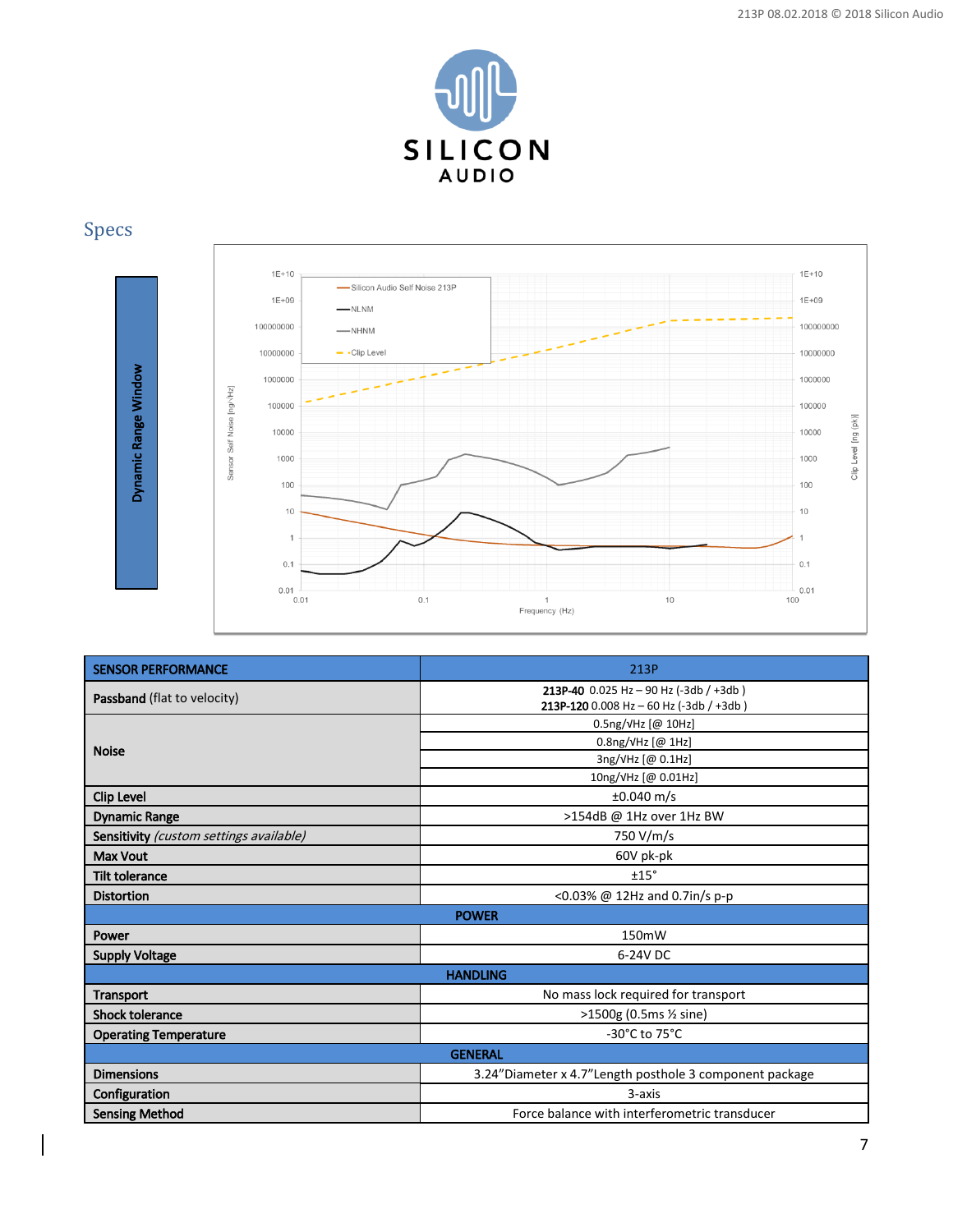

# <span id="page-7-0"></span>Sensor Response

<span id="page-7-1"></span>

#### Response function

| Sensitivity                    | 750             | V/m/s          |
|--------------------------------|-----------------|----------------|
| Coil input sensitivity         | 0.0588          | Vout / Vin     |
| <b>Normalization factor</b>    | 1.6369843e+06   |                |
| <b>Normalization frequency</b> | 1.0             | Hz             |
| Number of zeroes               | 4               |                |
| Number of poles                | 5               |                |
| <b>Complex zeroes</b>          | real            | imag           |
| 0                              | 0.000000e+00    | 0.000000e+00   |
| 1                              | 0.000000e+00    | 0.000000e+00   |
| $\mathfrak{p}$                 | $-5.661140e+02$ | 0.000000e+00   |
| 3                              | -4.398220e+03   | 0.000000e+00   |
| <b>Complex poles</b>           |                 |                |
| 0                              | $-1.502474e-01$ | 0.000000e+00   |
| 1                              | -1.440085e-02   | 0.000000e+00   |
| $\mathfrak{p}$                 | -7.539822e+03   | 0.000000e+00   |
| 3                              | -3.487822e+03   | 2.29850e+04    |
| 4                              | -3.487822e+03   | $-2.29850e+04$ |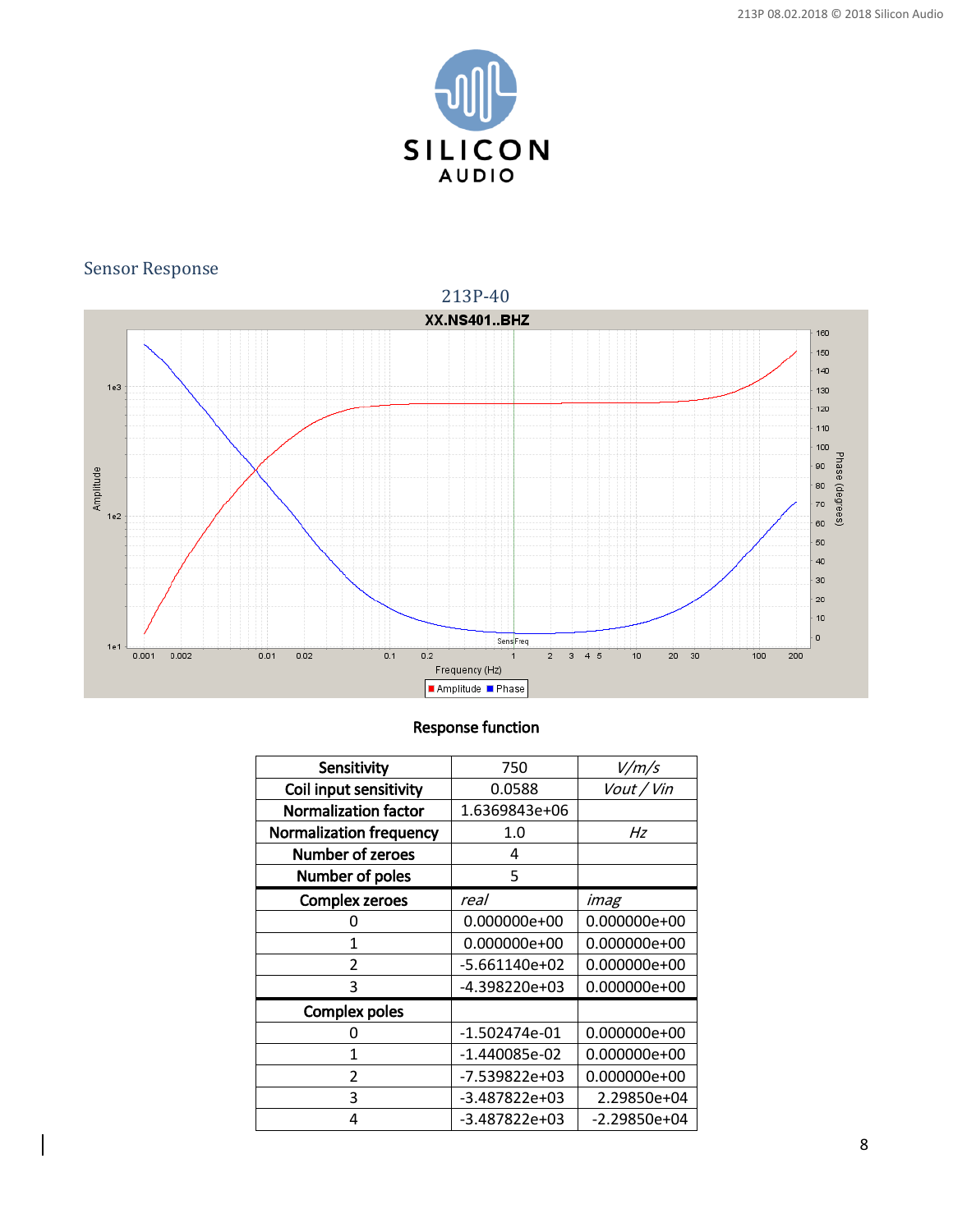

<span id="page-8-0"></span>

# Response function

| Sensitivity                    | 765             | V/m/s          |  |
|--------------------------------|-----------------|----------------|--|
| Coil input sensitivity         | 0.060           | Vout / Vin     |  |
| <b>Normalization factor</b>    | 2.421113E+06    |                |  |
| <b>Normalization frequency</b> | 1.0             | Hz             |  |
| <b>Number of zeroes</b>        | 4               |                |  |
| Number of poles                | 5               |                |  |
| <b>Complex zeroes</b>          | real            | imag           |  |
| 0                              | 0.000000e+00    | 0.000000e+00   |  |
| 1                              | 0.000000e+00    | 0.000000e+00   |  |
| $\overline{2}$                 | $-3.826450e+02$ | 0.000000e+00   |  |
| 3                              | -4.398220e+03   | 0.000000e+00   |  |
| <b>Complex poles</b>           |                 |                |  |
| 0                              | -6.175742e-04   | 0.000000e+00   |  |
| 1                              | -5.196194e-02   | 0.000000e+00   |  |
| $\mathfrak{p}$                 | -7.539822e+03   | 0.000000e+00   |  |
| 3                              | -3.487822e+03   | 2.29850e+04    |  |
| 4                              | -3.487822e+03   | $-2.29850e+04$ |  |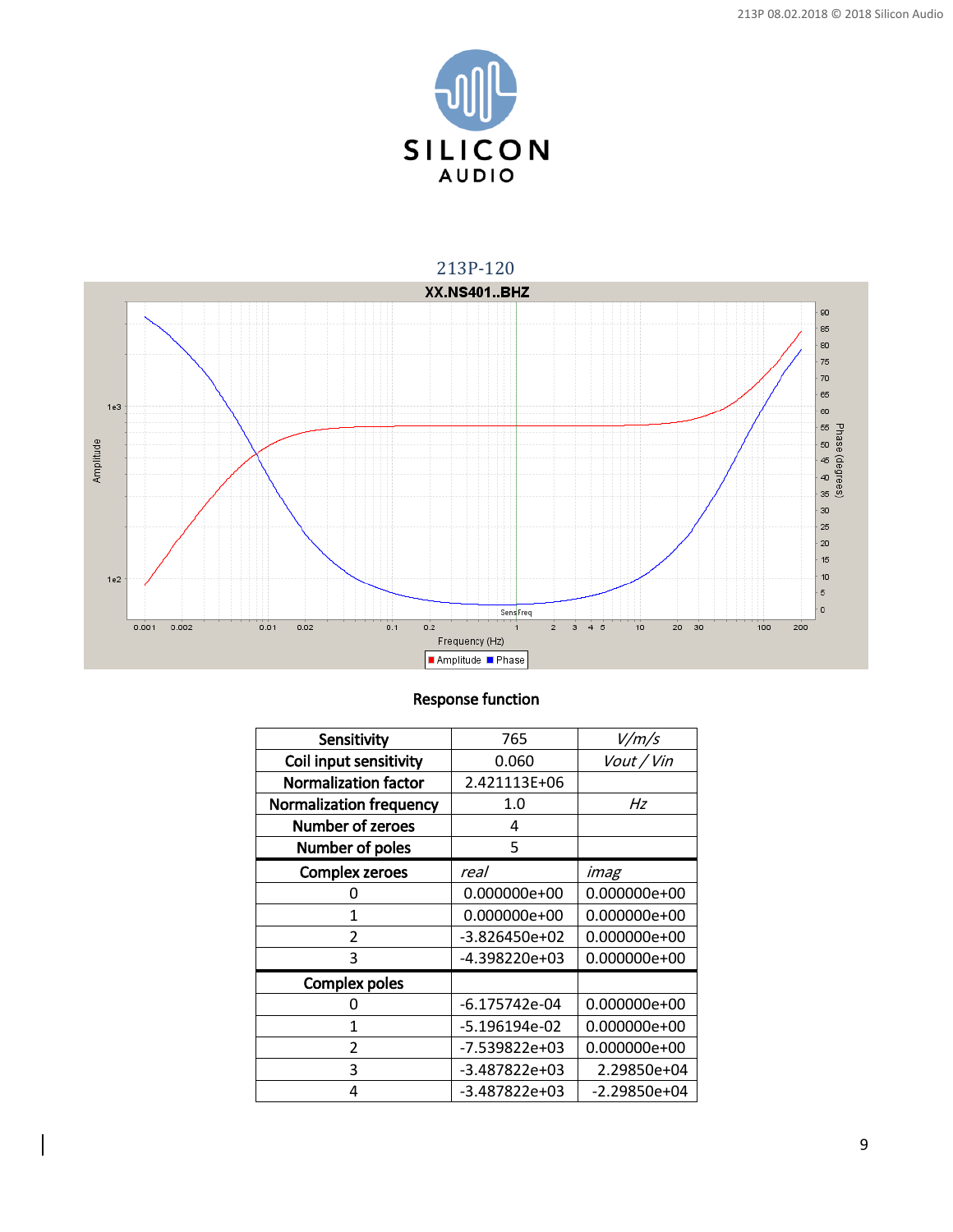

Sensor Pin-Out

The recommended mating connector for the 213P is a Souriau UTS6JC14E19S.

| Cable             | <b>Sensor Function</b> | <b>Silicon</b><br>Audio<br>213P<br>14-19S | Cable color / label<br><b>Harting</b><br>09456000332 |
|-------------------|------------------------|-------------------------------------------|------------------------------------------------------|
| Twisted           | $6-24$ v DC            | н                                         | $\overline{2}$                                       |
| Pair              | Power GND              |                                           | $\mathbf{1}$                                         |
| Overall<br>Shield | Shield GND             | G                                         | drain wire                                           |
| Twisted<br>Pair   | digital GND            | T                                         | 3                                                    |
|                   | re-center +            | U                                         | 4                                                    |
| Twisted<br>Pair   | Output: Z+             | A                                         | blue                                                 |
|                   | Output: Z-             | B                                         | white-blue                                           |
| Twisted<br>Pair   | Output: Y+             | C                                         | brown                                                |
|                   | Output: Y-             | D                                         | white-brown                                          |
| Twisted<br>Pair   | Output: X+             | E                                         | orange                                               |
|                   | Output: X-             | F                                         | white-orange                                         |
| Twisted           | calibration enable +   | L                                         | white-green                                          |
| Pair              | calibration signal     | N                                         | green                                                |

# Silicon Audio 213P cable